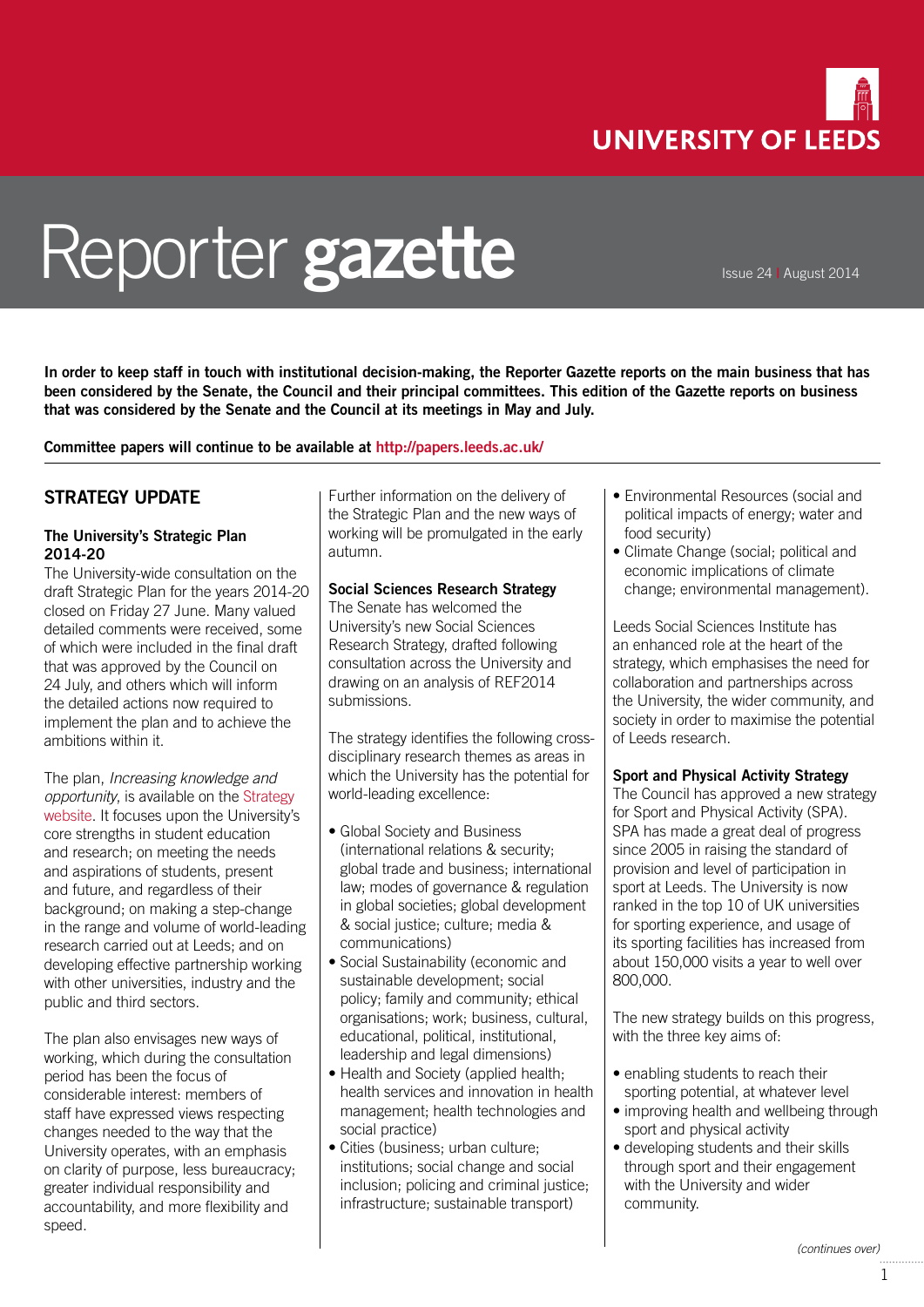The immediate focus in implementing the strategy will be on closer integration between the University and LUU sporting offer and on further improving sports facilities.

#### **Strategy Implementation – Enhancing our standing as an international university**

The Senate received a report on the University's progress in implementing its internationalisation strategy. There has been considerable progress in embedding internationalism into student education, particularly in terms of increasing student mobility and improving international employability. International student recruitment has recovered well from a drop in 2012-13.

The strategic partnership with the South West Jiaotong University is a significant development, and could become a model for further partnerships.

The refresh of the University's strategy will provide the opportunity to focus on the academic outcomes that the University wants from internationalisation and on what it really means for Leeds students.

## **2014 INTEGRATED PLANNING EXERCISE**

The Council has considered the key features of the 2014 Integrated Planning Exercise (IPE) and the main issues that had arisen during the exercise, which had been enhanced by Annual School Academic Performance Reviews during the autumn, and had been strategic in its focus.

The Faculty Review Meetings in May had covered key issues identified by the faculty and the central teams and included discussion of the strategic issues and actions for each constituent school or institute in respect of student education, research and innovation and the estates developments required to support delivery of academic plans.

It was acknowledged that developments arising in the context of the (then) emerging new strategic plan and strategic University initiatives were not yet reflected in the faculties' plans;

and, in a similar vein, faculty plans had not included either benefits arising from the University's investments in strategic initiatives, including Academic Fellowships and Anniversary PGR Scholarships, or the as yet unknown financial impacts of REF exercise outcomes. Once known or embedded, these factors will help shape the faculties' strategic and academic development over the course of next session and beyond.

# **FINANCIAL MATTERS**

#### **HEFCE funding for 2014-15**

The University has received details of its initial HEFCE grant for the year 2014-15. Total funding will be £83.8 million:

- £32.9 million for teaching
- £48 million for research
- £2.9 million for Higher Education Innovation Funding.

This represents a general reduction of 5.85% in the teaching grant. This is in line with what the University had expected and planned for.

Funding for STEM students has been protected, but there has been a significant reduction in funding for full- and part-time students from disadvantaged backgrounds.

#### **Five-year financial forecast 2014-19**

The Council has approved a five-year financial forecast for submission to the HEFCE, which had been prepared in the context of cash generation targets to fund academic, capital and other strategic developments, particularly those intended to achieve the University's ambitions to grow research income.

## **RESEARCH STATISTICS**

#### **Income**

The University's research income figures for the eight months to March 2014 are:

|                    | Amount | Against<br>plan | Against<br>same<br>period last<br>year |
|--------------------|--------|-----------------|----------------------------------------|
| Research<br>income | £90m   | $+1%$           | $+22%$                                 |
| New awards         | £80m   | $+8%$           | $-5%$                                  |
| Applications       | £272m  | -8%             | $-2%$                                  |

A summary of research grants and income published by the Higher Education Statistics Agency (HESA) in March 2014 reveals that:

- Leeds had the eighth largest research income in the sector in 2012-13
- Leeds has a market share of 2.7%
- Research income across the sector has increased by 7.5%, compared to Leeds' increase of 6.7%

#### **Publications**

The percentage of University outputs within the top 10% most cited publications worldwide is higher than the UK average, but it has produced fewer publications than the three benchmark universities of Manchester, UCL and Edinburgh. Leeds is ranked 21st out of the 24 Russell Group universities for overall field-weighted citation impact.

### **ACADEMIC FELLOWSHIPS**

The Senate heard that the Faculty Management Group has endorsed a proposal to create up to 250 University Academic Fellowships. A working group has been set up to identify areas where recruitment of fellows will be targeted.

#### **PhDs BY PUBLISHED WORK**

The Senate received an update on the decision, initially reported to it in July 2013, to withdraw the opportunity for staff to apply for a PhD by Published Work. This opportunity will come to an end on 1 August 2014.

*(continues over)*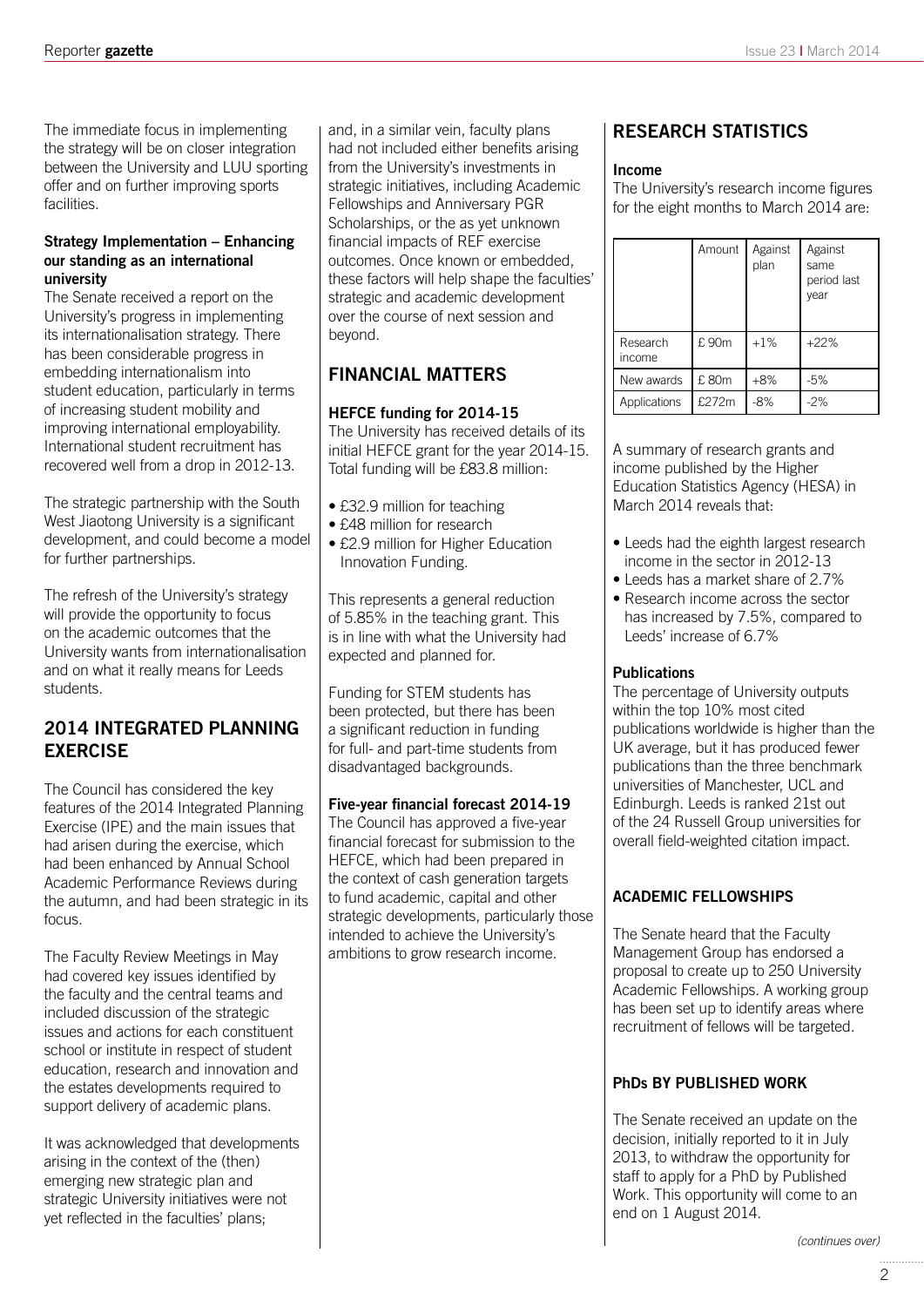From 2014-15 onwards staff will instead be able to undertake an alternative PhD including Publications.

Staff who wish to register for a PhD including Publications must register for normal part-time postgraduate research study, and will receive the accompanying benefits of postgraduate training and development.

#### **DUAL PhD AWARD WITH UNICAMP, BRAZIL**

From 2014-15 Leeds will offer a Dual PhD Award together with Universidade Estadual de Campinas (UNICAMP), Brazil. The research programme will be a four-year, full-time PhD delivered by both universities: at Leeds by the Faculty of Environment. Years 1 and 4 will be spent at UNICAMP and years 2 and 3 at Leeds. A student who successfully completes the programme will obtain a PhD from each institution.

#### **STUDENT RECRUITMENT FOR 2014-15**

#### **Undergraduate**

Relative to a competitor set of six universities (Birmingham, Liverpool, Manchester, Newcastle, Nottingham and Sheffield) our application numbers are strong:

|               | Leeds<br>appln.<br>numbers | Change<br>from<br>2013-14 | Competitor<br>change<br>from<br>2013-14 |
|---------------|----------------------------|---------------------------|-----------------------------------------|
| UK            | 43,698                     | $+8.9%$                   | $+3.4%$                                 |
| FU.           | 2,188                      | $+20.8%$                  | $+9.3%$                                 |
| International | 6,353                      | $+21.6%$                  | $+9.6%$                                 |

Quality of applicants also compares well, with 72% of applicants to Leeds predicted grades ABB or higher, compared to 61% of applicants to the competitor set.

#### **Postgraduate**

At this point in the recruitment cycle the University has typically received around 50% of home/EU and over 90% of international postgraduate applications. Figures so far are:

|                  | Application<br>nos. | Change<br>from<br>2013-14 |
|------------------|---------------------|---------------------------|
| FT Home/EU       | 2,413               | $+12%$                    |
| FT International | 25,013              | $+11%$                    |
| PT Home/EU       | 844                 | $-5%$                     |
| PT International | 317                 | $-16%$                    |

# **REVIEWS**

#### **School of Healthcare**

The Senate received an update on the review of the School of Healthcare:

- Nursing, Midwifery, and Pharmacy will remain in the School
- Cardiac Physiology, Radiography, and Audiology will be consolidated in the School of Medicine from 2015-16 onwards
- Social Work will remain in the School, with further work to be done on the academic plans for this discipline
- options for Counselling and Psychotherapy are still under discussion
- Staff will be consulted about a change of name for the School during 2014-15

#### **Department of Classics**

The Department of Classics has exited the organisational change process and is being integrated into the School of Languages, Cultures and Societies.

## **NAME CHANGES**

With effect from 1 August:

- the Institute of Communications Studies became the School of Media and Communication
- the Institute of Psychological Sciences became the School of Psychology
- the School of Modern Languages and Cultures became the School of Languages, Cultures and Societies
- the School of Process, Environmental and Materials Engineering became the School of Chemical and Process Engineering
- the Leeds Institute of Genetics, Health and Therapeutics (LIGHT) became the Leeds Institute of Cardiovascular and Metabolic Medicine (LICAMM)

# **MULTI-STOREY CAR PARK**

The Council approved the University's case for the building of a new 600-space multi-storey car park on the site of the current Orange zone car park next to the EC Stoner Building. The car park should allow the University to implement its strategic campus development plans without impacting on parking provision. Construction work is expected to begin in autumn.

# **CAMPAIGN**

The Council considered a progress report on the Campaign to raise £60 million in philanthropic gifts by the end of 2015. Momentum has been strong and the year had been successful: the Campaign total had reached £45.9 million and remains on track to reach its goal. Plans are being put in place to extend the Campaign beyond 2015 to support a more ambitious goal once the £60 million target has been achieved. A proposal will be developed in the light of the new Strategic Plan.

#### **InTechnology gift**

The University has received a £500,000 pledge from InTechnology plc. The gift will fund 80% of the Enterprise Incubation Programme and 20 enterprise scholars over a five-year period.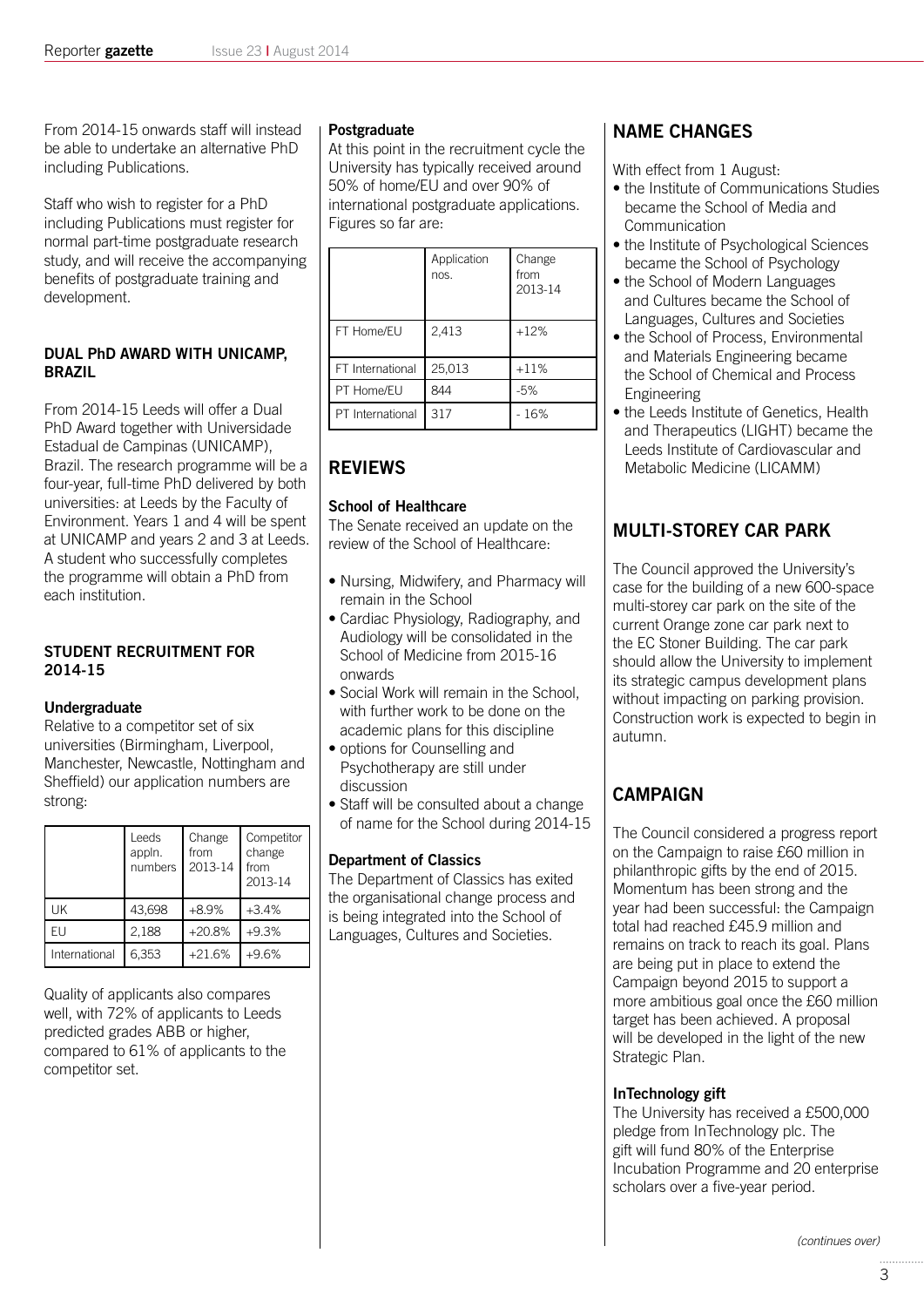In recognition of the gift, the Enterprise Incubation Programme will be named the 'InTechnology Enterprise Incubation Programme' for five years, an area of a building will be named, and the scholarships will be referred to as the InTechnology Scholarships.

## **ANTI-BRIBERY POLICY**

The Council has approved a new Anti-Bribery Policy which takes into account the University's responsibilities under the Bribery Act. Further details will be circulated to staff in the early autumn.

## **HE SECTOR AND POLICY DEVELOPMENTS**

#### **USS Pension Scheme**

The trustees of the USS pension scheme are reviewing the scheme's structure, funding and investment strategy in the light of the anticipated results of this year's scheme valuation, expected towards the end of 2014. UUK has submitted a paper to the trustees setting out the views of the scheme's employers, including the University, on the need for changes to the scheme.

The USS trustees will continue discussions throughout the summer with the scheme's employers and with the Universities and Colleges Union before a formal statutory consultation is launched in the autumn.

UUK has published a set of Q&As about the review on the [UUK website](http://www.universitiesuk.ac.uk/aboutus/AssociatedOrganisations/Partnerships/EPF/Pages/QAsontheUSS.aspx)

#### **Trends in international student recruitment**

Data from across the higher education sector show that the number of non-EU students starting courses in the UK has fallen for two consecutive years. Courses in STEM subjects, which have a higher proportion of overseas students, may be particularly vulnerable to falls in international recruitment. There has been a significant drop in numbers of students from India and Pakistan, whilst the number of entrants from China, Malaysia and Hong Kong has increased.

The international recruitment figures at Leeds compare well against this national picture, with applications for undergraduate and taught postgraduate places for 2014-15 up by 19% and 11% respectively, with a good geographical spread in applications.

#### **The Impact of Universities on the UK Economy**

Universities UK (UUK) has produced a report examining the key economic characteristics of universities and the impact of their activity. A summary of the findings and a copy of the full report can be found on the [UUK website.](http://www.universitiesuk.ac.uk/highereducation/Pages/ImpactOfUniversities.aspx#.U-CweUhoG1Y)

The report for the Yorkshire and Humber region shows that the universities generated:

- economic output of £2.2 billion
- an additional £2.8 billion through knock-on effects in other industries, £2.1 billion of which was generated in this region
- 62,838 jobs in the region

A summary and full copy of the regional report can also be found on the UUK website

#### **2014-15 Pay Settlement**

There will be an increase in non-clinical salaries, effective from 1 August 2014, of 2% on all points of the scale, plus an additional £60 a year on point 1 of the scale to bring that point in line with the current Living Wage. The new rates will be implemented in August salaries. Details of the new scales are available to download on the HR website.

#### **Student finance**

UUK has established a Student Funding Panel to review the design of the current student fees and loans system in England. The Panel will consult with a range of organisations and individuals, including the National Union of Students.

## **HONOURS AND DISTINCTIONS**

The Vice-Chancellor has been elected a Fellow of the Royal College of Physicians of Edinburgh.

Professor Sheena Radford (School of Molecular and Cellular Biology) has been made a fellow of the Royal Society.

Professors Julia Newton Bishop (Dermatology) and Philip Quirke (Pathology) have been elected Fellows of the Academy of Medical Sciences.

Professor Andrew Shepherd (School of Earth and Environment) has been appointed as a Wolfson Research Merit Award holder by the Royal Society.

Professors Giles Davies and Edmund Linfield (School of Electronic and Electrical Engineering) have won the 2014 Faraday Medal for outstanding contributions to experimental physics.

Professor Daryl O'Connor (Institute of Psychological Sciences) has been elected a Fellow of the Royal Society of Arts.

Mr Matthew Pankhurst (School of Earth and Environment) has been awarded one of only five UK and 30 world-wide 2014 AXA Research Fellowships for research contributing to better understanding of risk – whether environmental, social or economic.

Dr Clifford Stott (School of Law) has been awarded the 2014 Celebrating Impact Award for Outstanding Impact in Public Policy by the Economic and Social Research Council (ESRC).

The School of Medicine has received an international award for its excellence in educating its students, joining just three other schools in the world in being recognised by the ASPIRE to Excellence award.